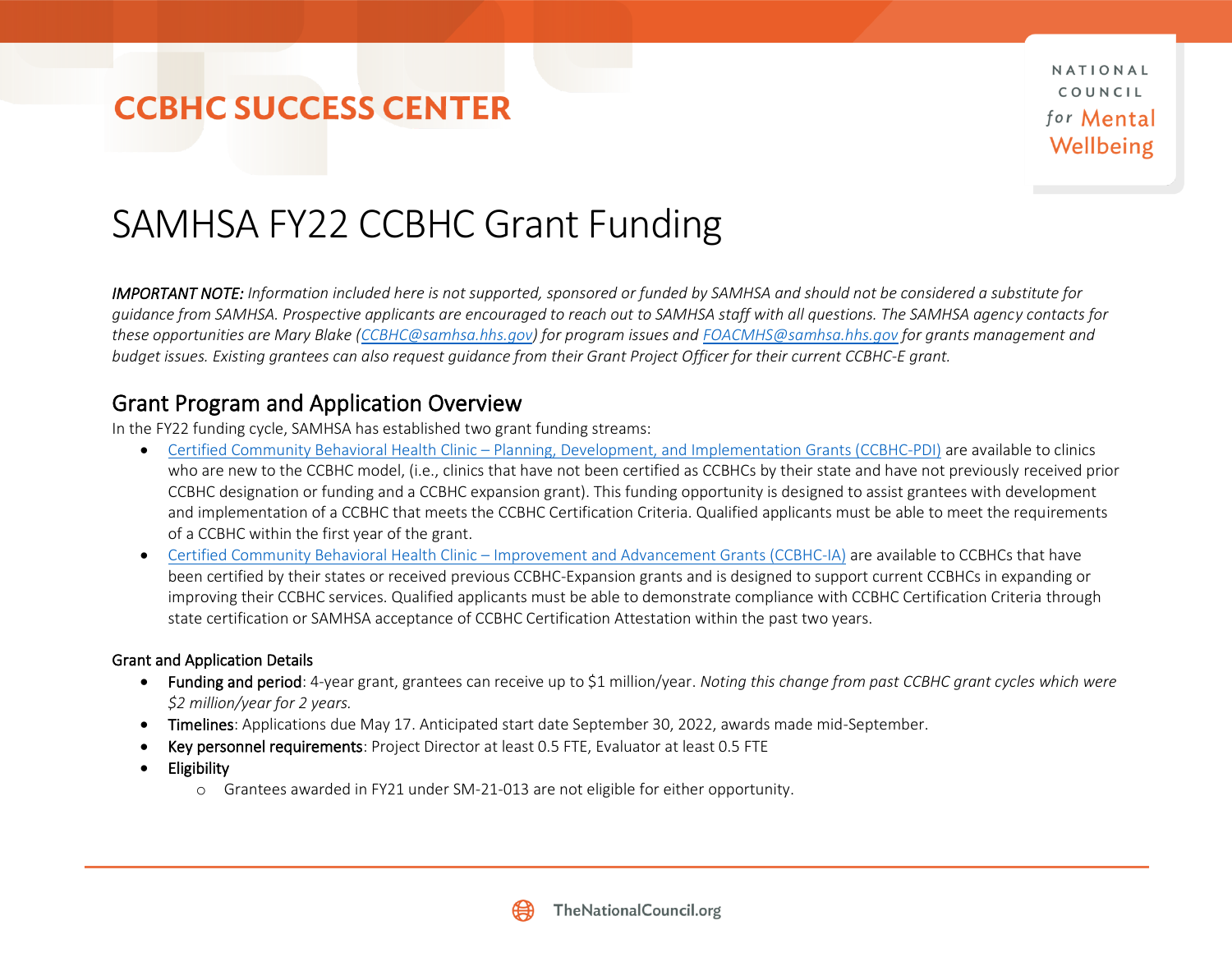NATIONAL COUNCIL for Mental Wellbeing

- o CCBHC-PDI: Must be licensed to provide mental health and/or SUD services at the time of application and must be able to be licensed in both within 12 months.
- o CCBHC-IA: Must be licensed to provide both MH/SUD services at time of application.
- o CCBHC-IA: Open to (1) existing CCBHC Medicaid Demonstration Program sites; (2) former and current CCBHC-Expansion grant recipients that meet the CCBHC Certification Criteria requirements and did not receive funding in FY2021 under SM-21-013; or (3) organizations that have been certified by the state as a CCBHC.

### Key Changes to Application from Past Funding Cycles

*This chart highlights key changes or differences in the program requirements and application from past grant cycles but should not be considered a comprehensive analysis.*

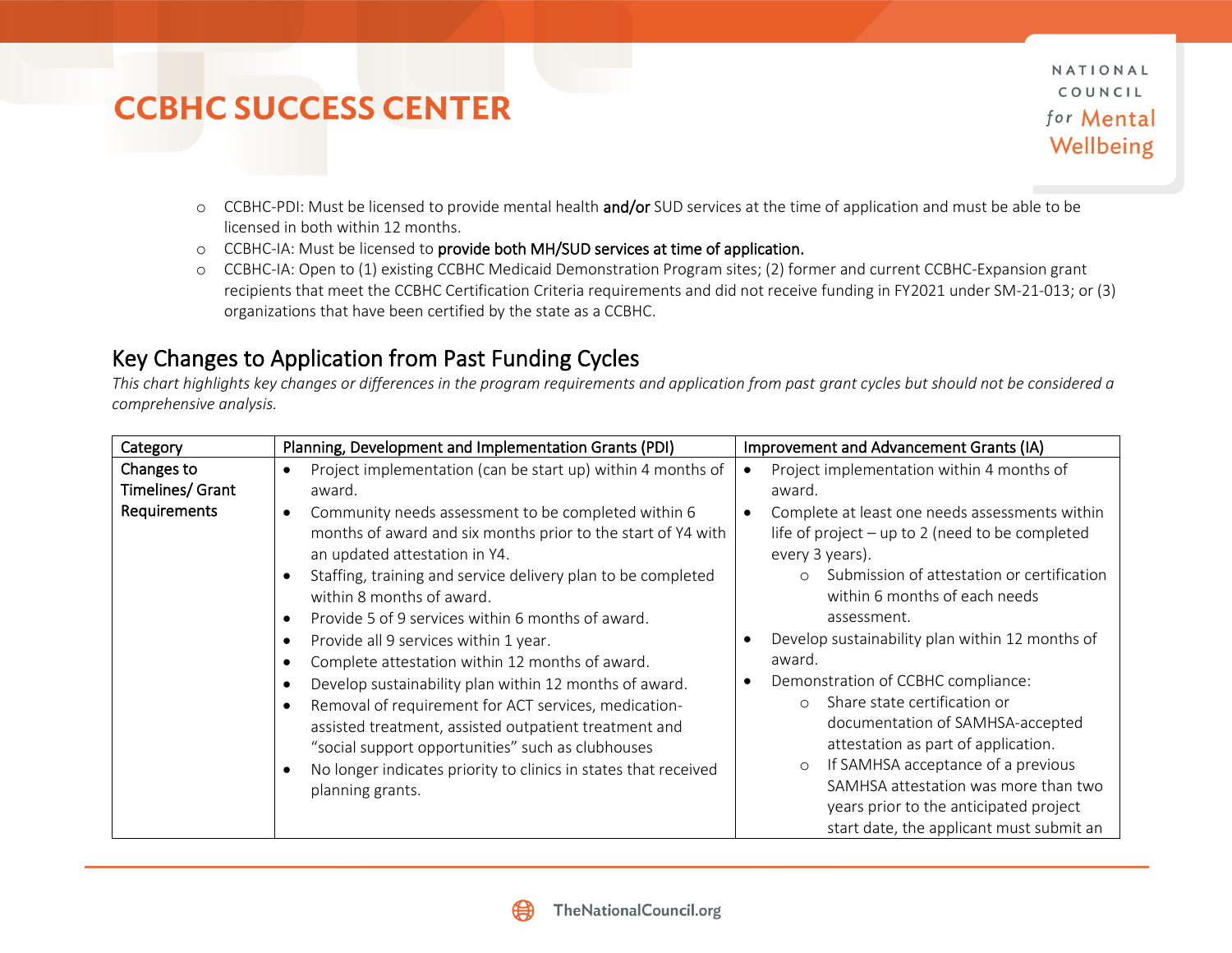NATIONAL COUNCIL for Mental Wellbeing

| Category                                         | Planning, Development and Implementation Grants (PDI)                                                                                                                                                                                                                                                                                                                                                                                                                                                                                                                          | Improvement and Advancement Grants (IA)                                                                                                                                                                                                                                                                                                                                                                |
|--------------------------------------------------|--------------------------------------------------------------------------------------------------------------------------------------------------------------------------------------------------------------------------------------------------------------------------------------------------------------------------------------------------------------------------------------------------------------------------------------------------------------------------------------------------------------------------------------------------------------------------------|--------------------------------------------------------------------------------------------------------------------------------------------------------------------------------------------------------------------------------------------------------------------------------------------------------------------------------------------------------------------------------------------------------|
|                                                  | Removal of requirement for ACT services, medication-<br>$\bullet$<br>assisted treatment, assisted outpatient treatment and<br>"social support opportunities" such as clubhouses.                                                                                                                                                                                                                                                                                                                                                                                               | updated attestation within two months<br>of the beginning of the new grant period<br>under this award.<br>A copy of the most recent needs<br>$\circ$<br>assessment findings used to meet the<br>CCBHC Certification Criteria.<br>Removal of requirement for ACT services,<br>medication-assisted treatment, assisted<br>outpatient treatment and "social support<br>opportunities" such as clubhouses. |
| Introduction of New<br>"Allowable<br>Activities" | Participate in a SAMHSA Implementation Science Pilot for<br>EBPs.<br>Activities to address health disparities/social determinants<br>of health.<br>Measurement-based care.<br>$\bullet$<br>Training/workforce development - including cultural<br>competency and implicit bias.<br>Policy or process revisions - standards of care, rate-setting,<br>CLAS related work, licensure/accreditation.                                                                                                                                                                               | Same as PDI.                                                                                                                                                                                                                                                                                                                                                                                           |
| Changes to Data<br>Collection and<br>Reporting   | The four required Infrastructure Development, Prevention<br>$\bullet$<br>and Mental Health Promotion (IPP) metrics are included in<br>NOFO.<br>CCBHC clinic-reported measure requirement: Recipients are<br>$\bullet$<br>required to collect data on the clinic-level quality measures<br>required under the CCBHC Certification Criteria and report<br>on these data in the annual progress performance report<br>starting at the end of the second grant year. Guidance on<br>collection and reporting of clinic-level quality measures will<br>be provided following award. | Same as PDI.                                                                                                                                                                                                                                                                                                                                                                                           |

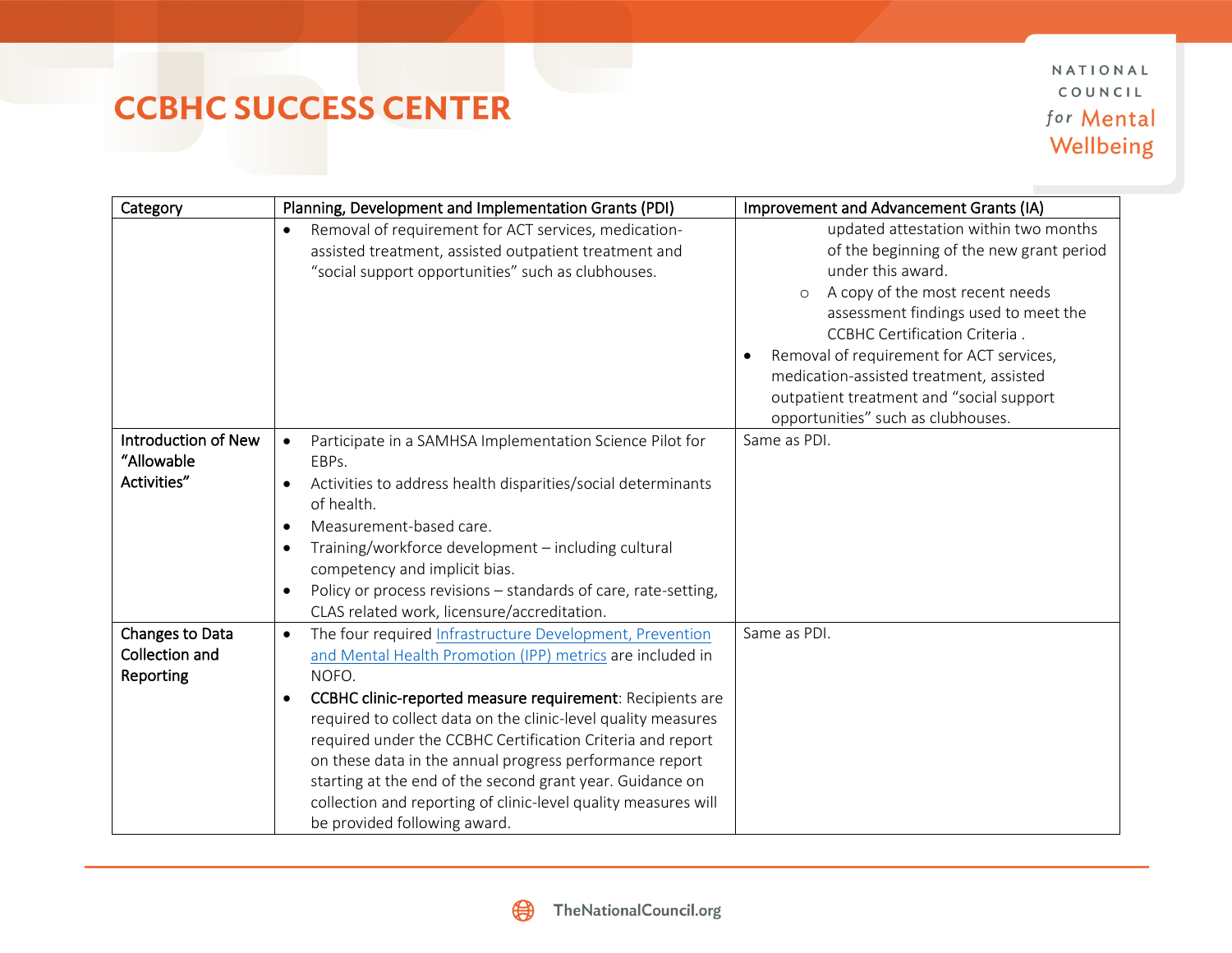NATIONAL COUNCIL for Mental Wellbeing

| Category                             | Planning, Development and Implementation Grants (PDI)                                                                                                                                                                                                                                                                                                                                                                                                                                                                                                                                                                                                                                                                                                                                                                                                                                                                                                                                                                                                                            | Improvement and Advancement Grants (IA)                                                                                                                                                                                                                                                                                                                                                                                                             |
|--------------------------------------|----------------------------------------------------------------------------------------------------------------------------------------------------------------------------------------------------------------------------------------------------------------------------------------------------------------------------------------------------------------------------------------------------------------------------------------------------------------------------------------------------------------------------------------------------------------------------------------------------------------------------------------------------------------------------------------------------------------------------------------------------------------------------------------------------------------------------------------------------------------------------------------------------------------------------------------------------------------------------------------------------------------------------------------------------------------------------------|-----------------------------------------------------------------------------------------------------------------------------------------------------------------------------------------------------------------------------------------------------------------------------------------------------------------------------------------------------------------------------------------------------------------------------------------------------|
|                                      | Narrative reports: 6-month interim progress and then<br>$\bullet$<br>annual report each year.<br>Required participation in program evaluation activities.<br>$\bullet$<br>Completion of the annual National Substance Use and<br>Mental Health Services Survey (N-SUMHSS).                                                                                                                                                                                                                                                                                                                                                                                                                                                                                                                                                                                                                                                                                                                                                                                                       |                                                                                                                                                                                                                                                                                                                                                                                                                                                     |
| Changes to<br><b>Budget/Finances</b> | No more than 25% of the total grant award for the budget<br>period may be used for developing the infrastructure<br>necessary for expansion of services in Y1-2. No more than<br>20% in Y3-4.<br>Permissible infrastructure uses are listed: HIT, HIE,<br>maintaining care coordination agreements,<br>processes/procedures for data collection and reporting,<br>implementing CQI plan.<br>No more than 15% can be used for data<br>collection/performance measurement/assessment.<br>No mention of using grant funds to purchase technical<br>assistance.<br><b>Newly Specified Funding Limitations</b><br>Grant funds may not be used to provide services for<br>inpatient settings (indicated in prior rounds),<br>residential/inpatient substance abuse treatment facilities, or<br>jails and prisons with the exception of in-reach, treatment<br>planning, and transitional service to facilitate seamless<br>coordination with community-based mental health and SUD<br>services.<br>Services also provided at temporary crisis stabilization<br>settings are allowable. | No more than 15% of the total grant award for<br>the budget period may be used for developing<br>the infrastructure necessary for expansion of<br>services. Same permissible uses as PDI.<br>No more than 20% of the total grant award for<br>the budget period may be used for data<br>collection, performance measurement, and<br>performance assessment, including incentives for<br>participating in the required data collection<br>follow-up. |